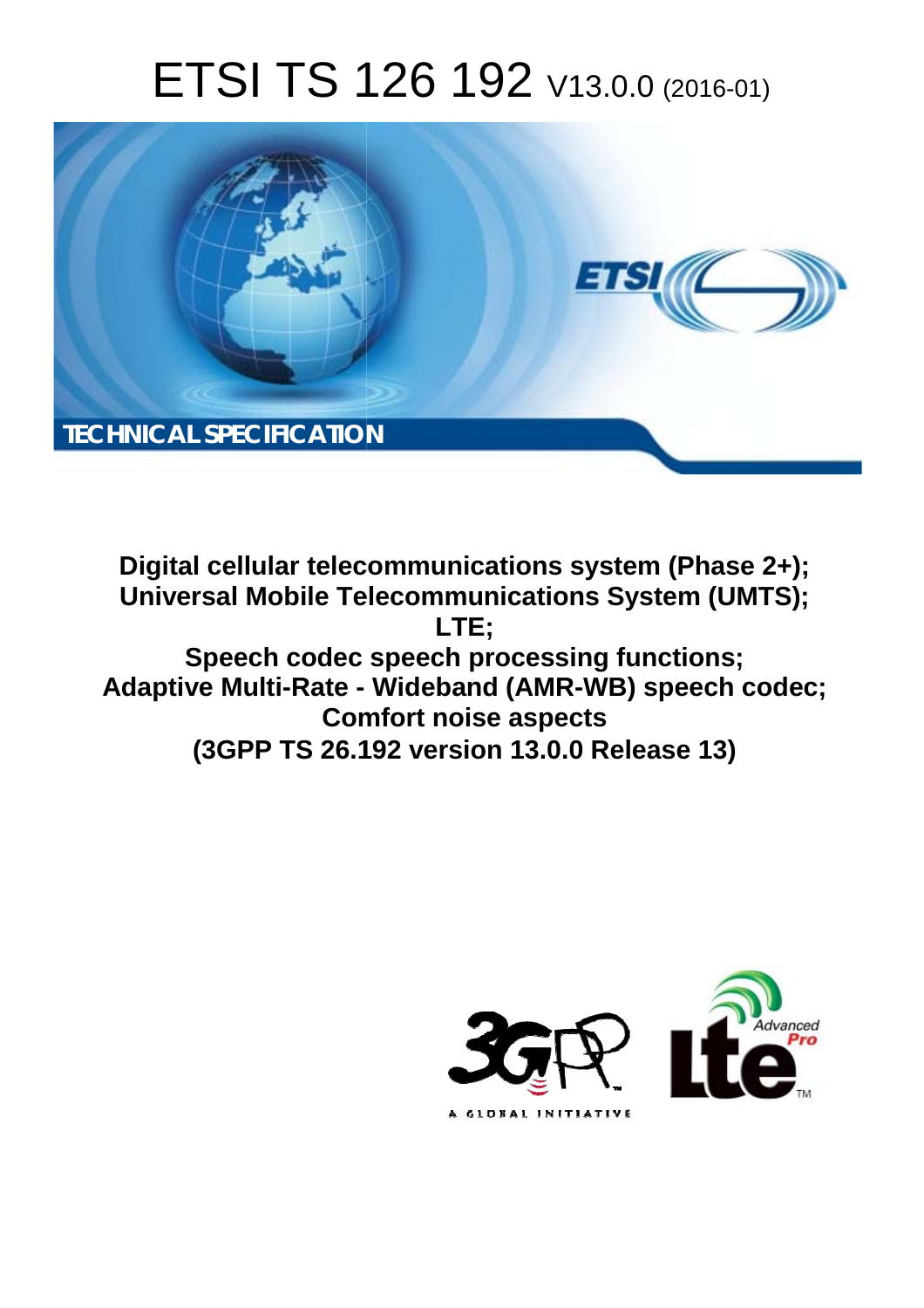Reference RTS/TSGS-0426192vd00

> Keywords GSM,LTE,UMTS

#### *ETSI*

#### 650 Route des Lucioles F-06921 Sophia Antipolis Cedex - FRANCE

Tel.: +33 4 92 94 42 00 Fax: +33 4 93 65 47 16

Siret N° 348 623 562 00017 - NAF 742 C Association à but non lucratif enregistrée à la Sous-Préfecture de Grasse (06) N° 7803/88

#### *Important notice*

The present document can be downloaded from: <http://www.etsi.org/standards-search>

The present document may be made available in electronic versions and/or in print. The content of any electronic and/or print versions of the present document shall not be modified without the prior written authorization of ETSI. In case of any existing or perceived difference in contents between such versions and/or in print, the only prevailing document is the print of the Portable Document Format (PDF) version kept on a specific network drive within ETSI Secretariat.

Users of the present document should be aware that the document may be subject to revision or change of status. Information on the current status of this and other ETSI documents is available at <http://portal.etsi.org/tb/status/status.asp>

If you find errors in the present document, please send your comment to one of the following services: <https://portal.etsi.org/People/CommiteeSupportStaff.aspx>

#### *Copyright Notification*

No part may be reproduced or utilized in any form or by any means, electronic or mechanical, including photocopying and microfilm except as authorized by written permission of ETSI.

The content of the PDF version shall not be modified without the written authorization of ETSI. The copyright and the foregoing restriction extend to reproduction in all media.

> © European Telecommunications Standards Institute 2016. All rights reserved.

**DECT**TM, **PLUGTESTS**TM, **UMTS**TM and the ETSI logo are Trade Marks of ETSI registered for the benefit of its Members. **3GPP**TM and **LTE**™ are Trade Marks of ETSI registered for the benefit of its Members and of the 3GPP Organizational Partners.

**GSM**® and the GSM logo are Trade Marks registered and owned by the GSM Association.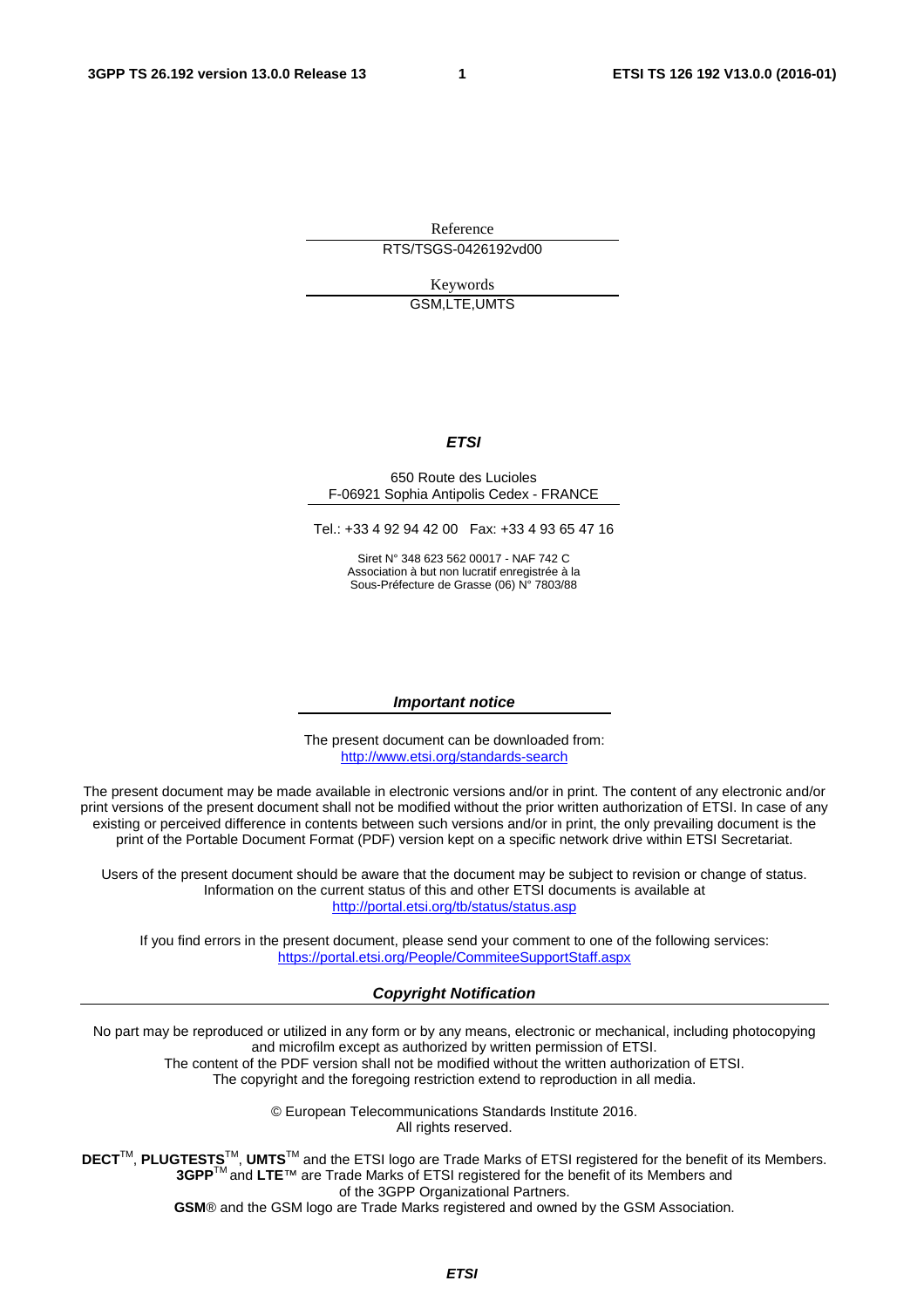# Intellectual Property Rights

IPRs essential or potentially essential to the present document may have been declared to ETSI. The information pertaining to these essential IPRs, if any, is publicly available for **ETSI members and non-members**, and can be found in ETSI SR 000 314: *"Intellectual Property Rights (IPRs); Essential, or potentially Essential, IPRs notified to ETSI in respect of ETSI standards"*, which is available from the ETSI Secretariat. Latest updates are available on the ETSI Web server [\(https://ipr.etsi.org/](https://ipr.etsi.org/)).

Pursuant to the ETSI IPR Policy, no investigation, including IPR searches, has been carried out by ETSI. No guarantee can be given as to the existence of other IPRs not referenced in ETSI SR 000 314 (or the updates on the ETSI Web server) which are, or may be, or may become, essential to the present document.

### Foreword

This Technical Specification (TS) has been produced by ETSI 3rd Generation Partnership Project (3GPP).

The present document may refer to technical specifications or reports using their 3GPP identities, UMTS identities or GSM identities. These should be interpreted as being references to the corresponding ETSI deliverables.

The cross reference between GSM, UMTS, 3GPP and ETSI identities can be found under [http://webapp.etsi.org/key/queryform.asp.](http://webapp.etsi.org/key/queryform.asp)

# Modal verbs terminology

In the present document "**shall**", "**shall not**", "**should**", "**should not**", "**may**", "**need not**", "**will**", "**will not**", "**can**" and "**cannot**" are to be interpreted as described in clause 3.2 of the [ETSI Drafting Rules](http://portal.etsi.org/Help/editHelp!/Howtostart/ETSIDraftingRules.aspx) (Verbal forms for the expression of provisions).

"**must**" and "**must not**" are **NOT** allowed in ETSI deliverables except when used in direct citation.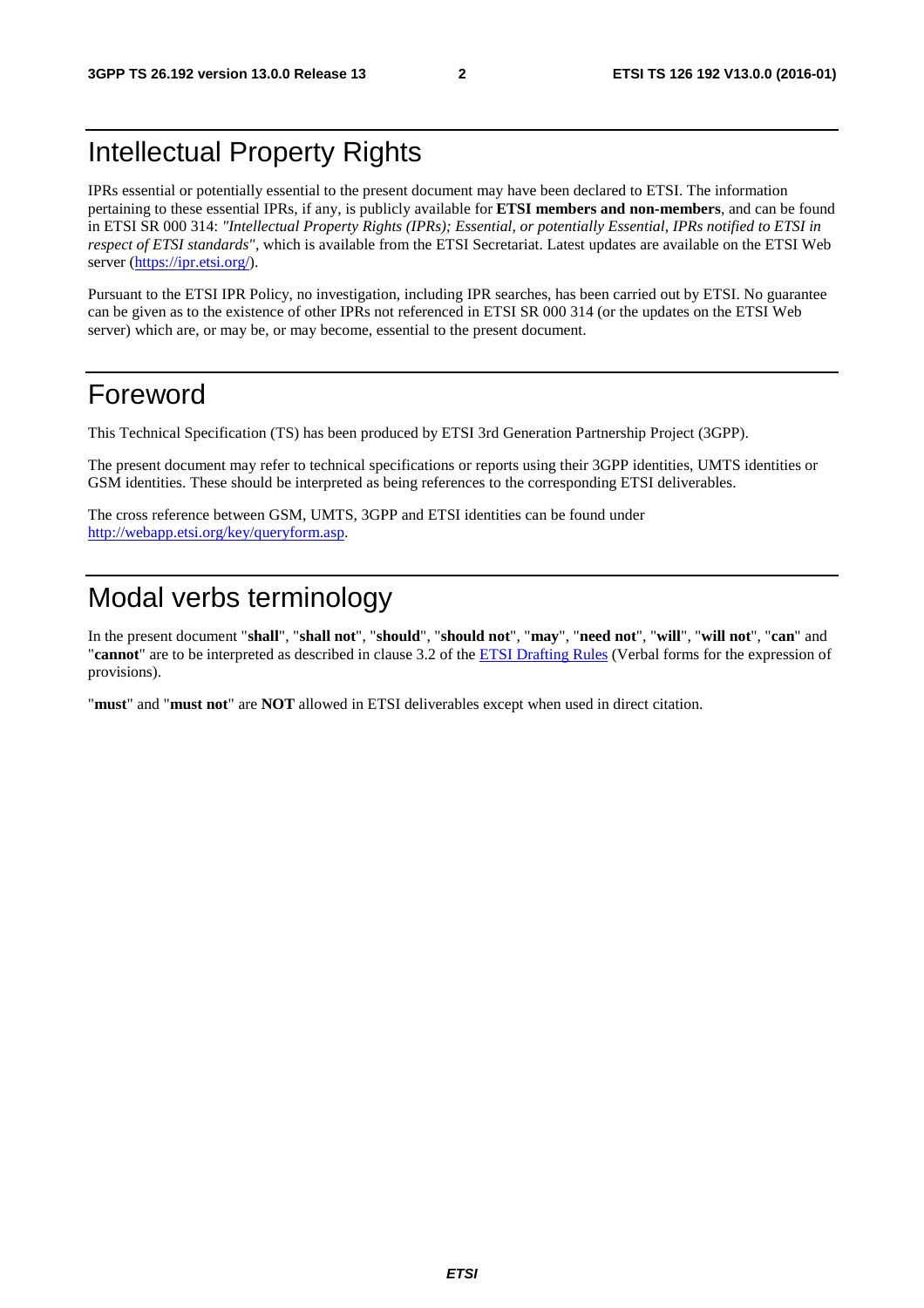$\mathbf{3}$ 

# Contents

| 1                                    |  |  |  |  |  |  |
|--------------------------------------|--|--|--|--|--|--|
| 2                                    |  |  |  |  |  |  |
| 3<br>3.1<br>3.2<br>3.3               |  |  |  |  |  |  |
| $\overline{4}$                       |  |  |  |  |  |  |
| 5<br>5.1<br>5.2<br>5.3<br>5.4<br>5.4 |  |  |  |  |  |  |
| 6<br>6.1<br>6.2                      |  |  |  |  |  |  |
| 7                                    |  |  |  |  |  |  |
| <b>Annex A (informative):</b>        |  |  |  |  |  |  |
|                                      |  |  |  |  |  |  |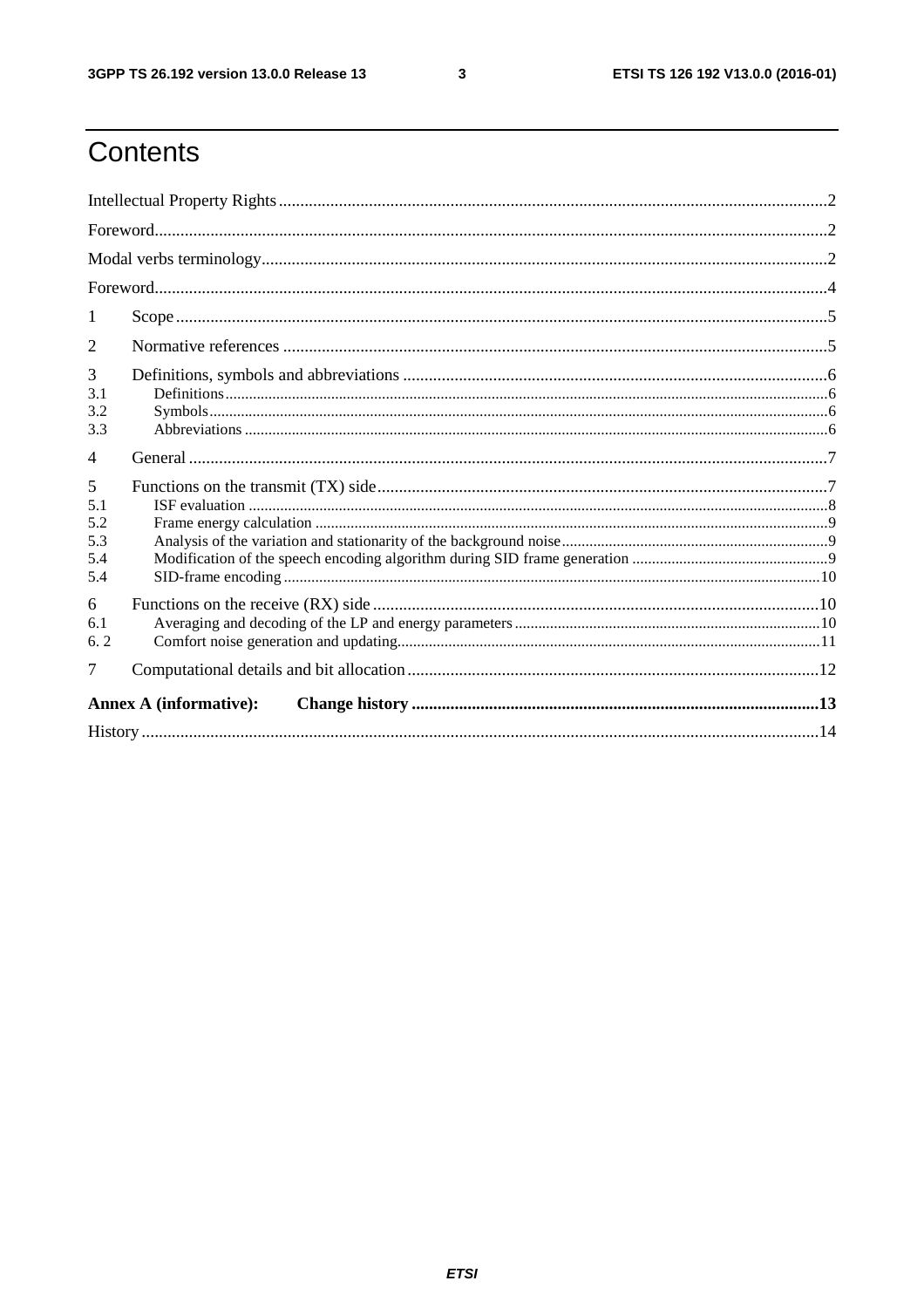### Foreword

This Technical Specification has been produced by the 3GPP.

The present document defines the detailed requirements for the correct operation of the background acoustic noise evaluation, noise parameter encoding/decoding and comfort noise generation in the narrowband telephony speech service employing the Adaptive Multi-Rate Wideband (AMR-WB) speech coder within the 3GPP system.

The contents of the present document are subject to continuing work within the TSG and may change following formal TSG approval. Should the TSG modify the contents of this TS, it will be re-released by the TSG with an identifying change of release date and an increase in version number as follows:

Version x.y.z

where:

- x the first digit:
	- 1 presented to TSG for information;
	- 2 presented to TSG for approval;
	- 3 Indicates TSG approved document under change control.
- y the second digit is incremented for all changes of substance, i.e. technical enhancements, corrections, updates, etc.
- z the third digit is incremented when editorial only changes have been incorporated in the specification;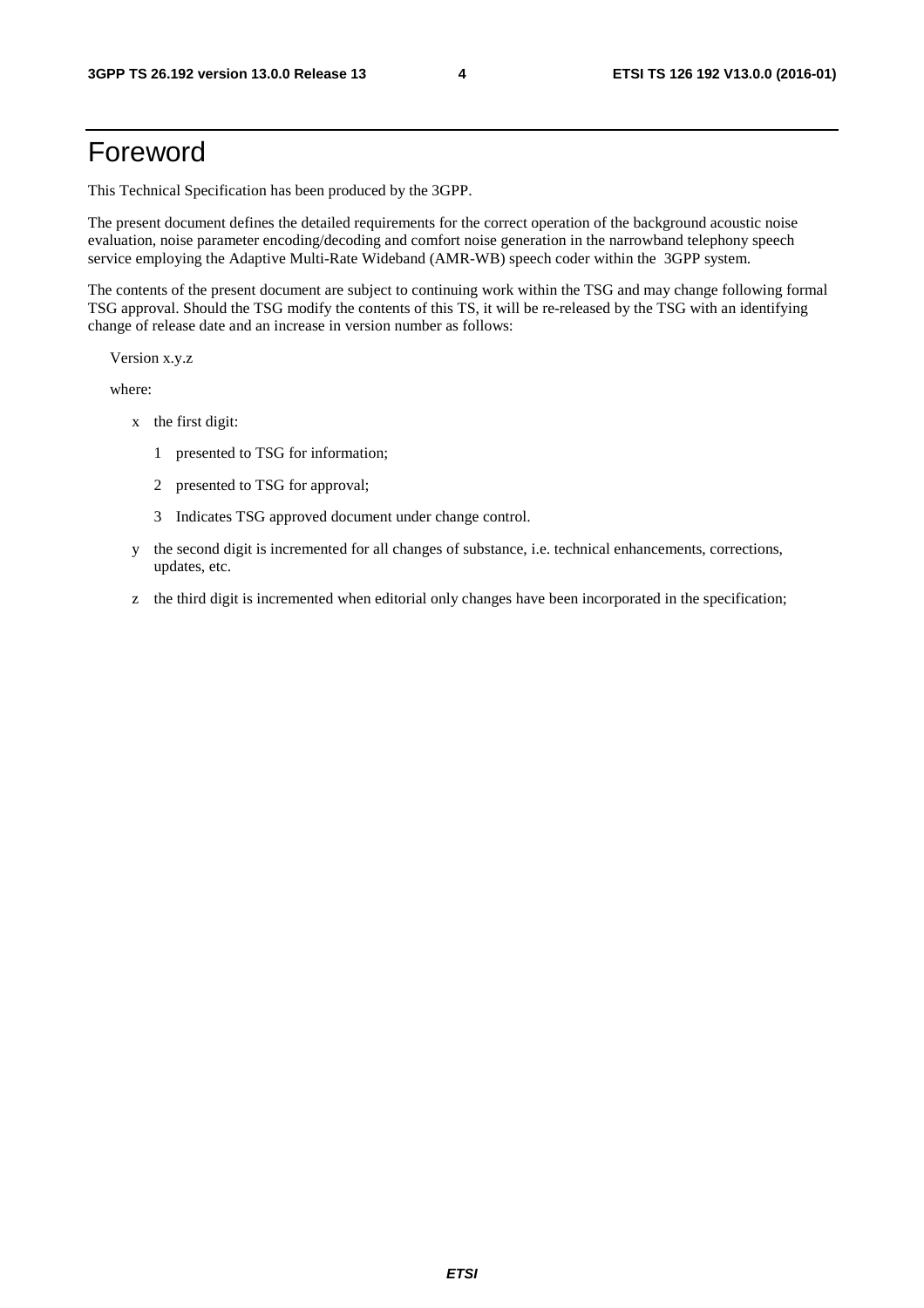### 1 Scope

This document gives the detailed requirements for the correct operation of the background acoustic noise evaluation, noise parameter encoding/decoding and comfort noise generation for the AMR Wideband (AMR-WB) speech codec during Source Controlled Rate (SCR) operation.

The requirements described in this document are mandatory for implementation in all UEs capable of supporting the AMR-WB speech codec.

The receiver requirements are mandatory for implementation in all networks capable of supporting the AMR-WB speech codec, the transmitter requirements only for those where downlink SCR will be used.

In case of discrepancy between the requirements described in this document and the fixed point computational description of these requirements contained in [1], the description in [1] will prevail.

# 2 Normative references

This document incorporates by dated and undated reference, provisions from other publications. These normative references are cited at the appropriate places in the text and the publications are listed hereafter. For dated references, subsequent amendments to or revisions of any of these publications apply to this document only when incorporated in it by amendment or revision. For undated references, the latest edition of the publication referred to applies.

- [1] 3GPP TS 26.173 : "AMR Wideband Speech Codec; ANSI-C code".
- [2] 3GPP TS 26.190 : "AMR Wideband Speech Codec; Transcoding functions".
- [3] 3GPP TS 26.191 : "AMR Wideband Speech Codec; Error concealment of lost frames ".
- [4] 3GPP TS 26.193 : "AMR Wideband Speech Codec; Source Controlled Rate operation ".
- [5] 3GPP TS 26.201 : "AMR Wideband Speech Codec; Frame Structure".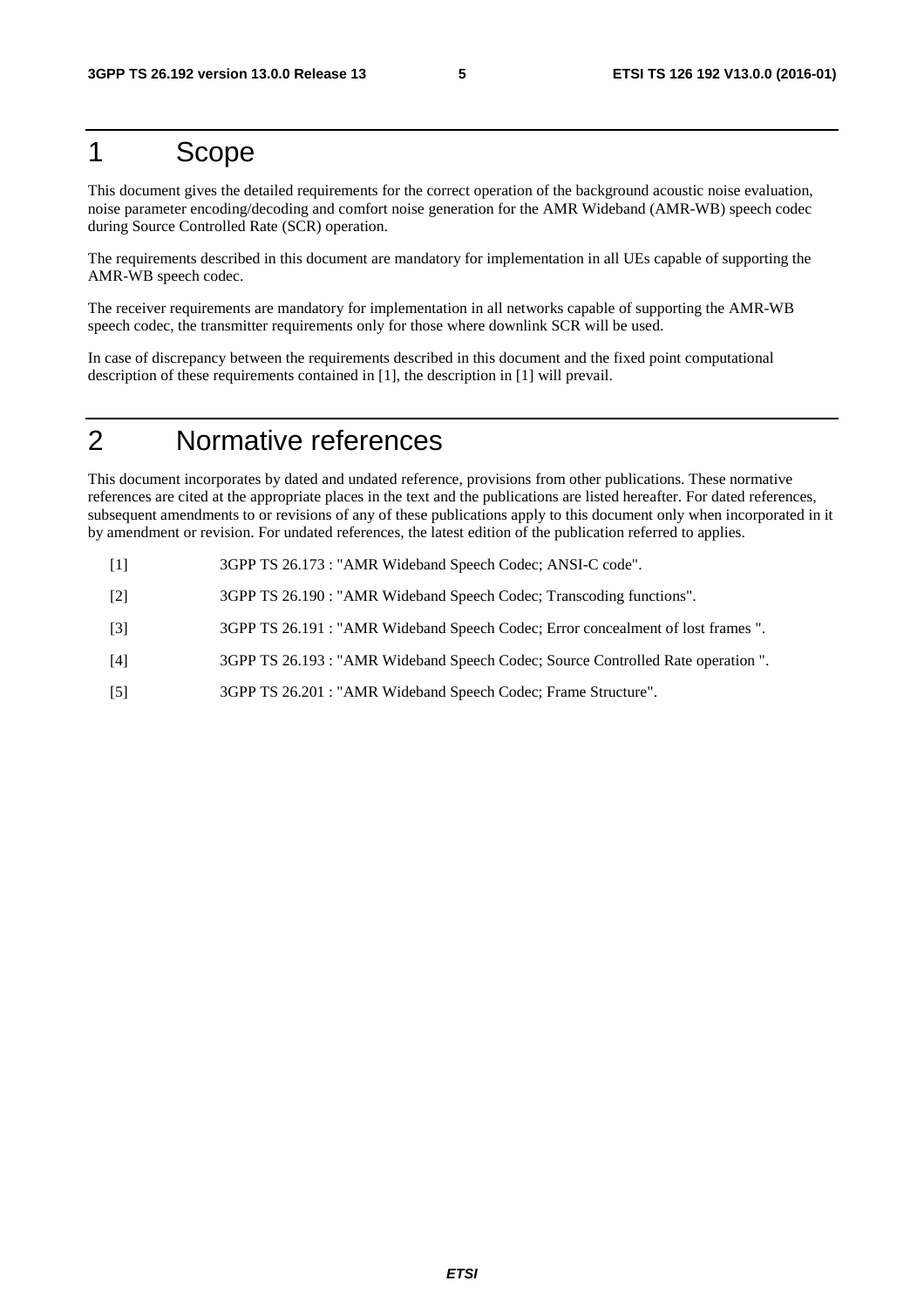# 3 Definitions, symbols and abbreviations

#### 3.1 Definitions

For the purpose of this document, the following definitions apply.

**Frame:** Time interval of 20 ms corresponding to the time segmentation of the adaptive multi-rate wideband speech transcoder, also used as a short term for traffic frame.

**SID frames:** Special Comfort Noise frames. It may convey information on the acoustic background noise or inform the decoder that it should start generating background noise.

**Speech frame:** Traffic frame that cannot be classified as a SID frame.

**VAD flag:** Voice Activity Detection flag.

**TX\_TYPE:** Classification of the transmitted traffic frame (defined in [4]).

**RX\_TYPE:** Classification of the received traffic frame (defined in [4]).

Other definitions of terms used in this document can be found in [2] and [4]. The overall operation of SCR is described in [4].

### 3.2 Symbols

For the purpose of this document, the following symbols apply. Boldface symbols are used for vector variables.

|                          | $\mathbf{f}^T = [f_1 f_2  f_{16}]$ Unquantized ISF vector                       |
|--------------------------|---------------------------------------------------------------------------------|
|                          | $\hat{\mathbf{f}}^T = [\hat{f}_1 \hat{f}_2  \hat{f}_{16}]$ Quantized ISF vector |
| $f^{(m)}$                | Unquantized ISF vector of frame <i>m</i>                                        |
| $\hat{\mathbf{f}}^{(m)}$ | Quantized ISF vector of frame m                                                 |
| $f^{mean}$               | Averaged ISF parameter vector                                                   |
| $en_{\log}$              | Logarithmic frame energy                                                        |
| $en_{\log}^{mean}$       | Averaged logarithmic frame energy                                               |
| e                        | ISF parameter prediction residual                                               |
| ê                        | Quantized ISF parameter prediction residual                                     |
| $\sum x(n)$<br>$n=a$     | $= x(a) + x(a+1) +  + x(b-1) + x(b)$                                            |

#### 3.3 Abbreviations

For the purpose of this document , the following abbreviations apply.

| AMR       | <b>Adaptive Multi-Rate</b>   |
|-----------|------------------------------|
| AMR-WB    | Adaptive Multi-Rate Wideband |
| <b>CN</b> | <b>Comfort Noise</b>         |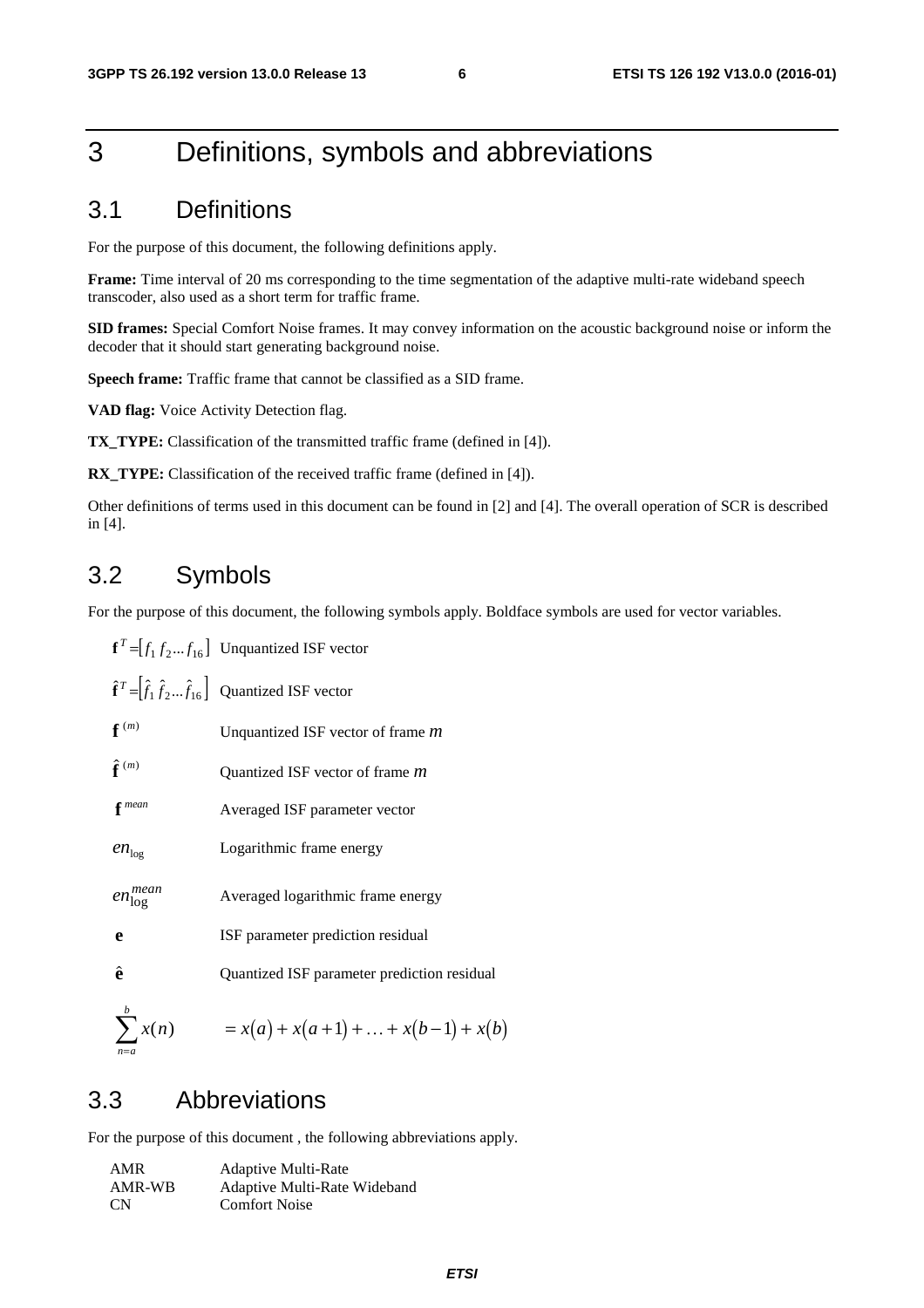| <b>SCR</b>      | Source Controlled Rate operation (aka source discontinuous transmission) |
|-----------------|--------------------------------------------------------------------------|
| UE              | User Equipment                                                           |
| <b>SID</b>      | <b>SIlence Descriptor</b>                                                |
| LP              | <b>Linear Prediction</b>                                                 |
| <b>ISP</b>      | Immittance Spectral Pair                                                 |
| <b>ISF</b>      | <b>Immittance Spectral Frequency</b>                                     |
| <b>RSS</b>      | Radio Subsystem                                                          |
| RX.             | Receive                                                                  |
| TX <sup>-</sup> | Transmit                                                                 |
| VAD             | Voice Activity Detector                                                  |
|                 |                                                                          |

#### 4 General

A basic problem when using SCR is that the background acoustic noise, which is transmitted together with the speech, would disappear when the transmission is cut, resulting in discontinuities of the background noise. Since the SCR switching can take place rapidly, it has been found that this effect can be very annoying for the listener - especially in a car environment with high background noise levels. In bad cases, the speech may be hardly intelligible.

This document specifies the way to overcome this problem by generating on the receive (RX) side synthetic noise similar to the transmit (TX) side background noise. The comfort noise parameters are estimated on the TX side and transmitted to the RX side at a regular rate when speech is not present. This allows the comfort noise to adapt to the changes of the noise on the TX side.

# 5 Functions on the transmit (TX) side

The comfort noise evaluation algorithm uses the following parameters of the AMR-WB speech encoder, defined in [2]:

the unquantized Linear Prediction (LP) parameters, using the Immittance Spectral Pair (ISP) representation, where the unquantized Immittance Spectral Frequency (ISF) vector is given by  $\mathbf{f}^T = [f_1 f_2 \dots f_{16}]$ ;

The algorithm computes the following parameters to assist in comfort noise generation:

- the weighted averaged ISF parameter vector  $f^{mean}$  (weighted average of the ISF parameters of the eight most recent frames);
- the averaged logarithmic frame energy  $en_{\text{log}}^{mean}$  (average of the logarithmic energy of the eight most recent frames).

These parameters give information on the level ( $en_{log}^{mean}$ ) and the spectrum ( $\mathbf{f}^{mean}$ ) of the background noise.

The evaluated comfort noise parameters ( $f^{mean}$  and  $en^{mean}_{log}$ ) are encoded into a special frame, called a Silence Descriptor (SID) frame for transmission to the RX side.

A hangover logic is used to enhance the quality of the silence descriptor frames. A hangover of seven frames is added to the VAD flag so that the coder waits with the switch from active to inactive mode for a period of seven frames, during that time the decoder can compute a silence descriptor frame from the quantized ISFs and the logarithmic frame energy of the decoded speech signal. Therefore, no comfort noise description is transmitted in the first SID frame after active speech. If the background noise contains transients which will cause the coder to switch to active mode and then back to inactive mode in a very short time period, no hangover is used. Instead the previously used comfort noise frames are used for comfort noise generation.

The first SID frame also serves to initiate the comfort noise generation on the receive side, as a first SID frame is always sent at the end of a speech burst, i.e., before the transmission is terminated.

The scheduling of SID or speech frames on the network path is described in [4].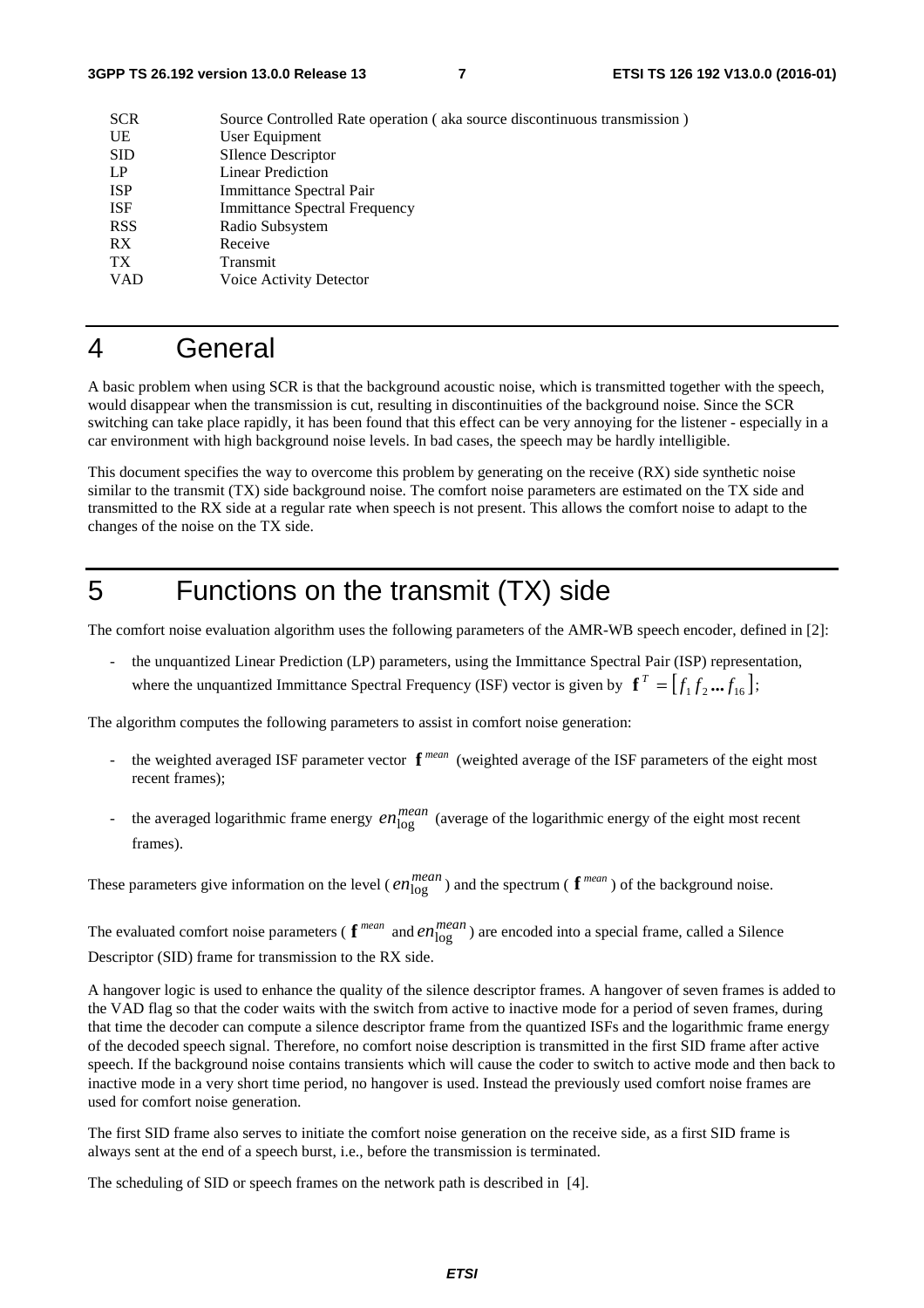#### 5.1 ISF evaluation

The comfort noise parameters to be encoded into a SID frame are calculated over *N*=8 consecutive frames marked with VAD=0, as follows:

Prior to averaging the ISF parameters over the CN averaging period, a median replacement is performed on the set of ISF parameters to be averaged, to remove the parameters which are not characteristic of the background noise on the transmit side. First, the spectral distances from each of the ISF parameter vectors  $f(i)$  to the other ISF parameter vectors  $\mathbf{f}(i)$ , *i*=0,...,7, *j*=0,...,7, *i*≠*j*, within the CN averaging period are approximated according to the equation:

$$
\Delta R_{ij} = \sum_{k=1}^{16} \left( f_i(k) - f_j(k) \right)^2 , \qquad (1)
$$

where  $f_i(k)$  is the *k*th ISF parameter of the ISF parameter vector  $f(i)$  at frame *i*.

To find the spectral distance  $\Delta S_i$  of the ISF parameter vector  $f(i)$  to the ISF parameter vectors  $f(j)$  of all the other frames  $j=0,...,7$ ,  $j\neq i$ , within the CN averaging period, the sum of the spectral distances  $\Delta R_{ij}$  is computed as follows:

$$
\Delta S_i = \sum_{j=0, j \neq i}^{7} \Delta R_{ij}, \qquad (2)
$$

for all *i*=0,...,7, *i*≠*j*.

The ISF parameter vector  $f(i)$  with the smallest spectral distance  $\Delta S_i$  of all the ISF parameter vectors within the CN averaging period is considered as the median ISF parameter vector  $f_{med}$  of the averaging period, and its spectral distance is denoted as Δ*Smed* . The median ISF parameter vector is considered to contain the best representation of the short-term spectral detail of the background noise of all the ISF parameter vectors within the averaging period. If there are ISF parameter vectors  $f(j)$  within the CN averaging period with

$$
\frac{\Delta S_j}{\Delta S_{med}} > TH_{med} \,, \tag{3}
$$

where  $TH_{med} = 2.25$  is the median replacement threshold, then at most two of these ISF parameter vectors (the ISF parameter vectors causing  $TH_{mod}$  to be exceeded the most) are replaced by the median ISF parameter vector prior to computing the averaged ISF parameter vector **f** *mean* .

The set of ISF parameter vectors obtained as a result of the median replacement are denoted as  $f'(n-i)$ , where *n* is the index of the current frame, and  $i$  is the averaging period index  $(i=0,...,7)$ .

When the median replacement is performed at the end of the hangover period (first CN update), all of the ISF parameter vectors  $f(n-i)$  of the 7 previous frames (the hangover period, *i*=1,...,7) have quantized values, while the ISF parameter vector  $f(n)$  at the most recent frame *n* has unquantized values. In the subsequent CN updates, the ISF parameter vectors of the CN averaging period in the frames overlapping with the hangover period have quantized values, while the parameter vectors of the more recent frames of the CN averaging period have unquantized values. When the period of the eight most recent frames is non-overlapping with the hangover period, the median replacement of ISF parameters is performed using only unquantized parameter values.

The averaged ISF parameter vector  $f^{mean}(n)$  at frame *n* shall be computed according to the equation:

$$
\mathbf{f}^{\text{mean}}(n) = \frac{1}{8} \sum_{i=0}^{7} \mathbf{f}'(n-i),\tag{4}
$$

where  $f'(n-i)$  is the ISF parameter vector of one of the eight most recent frames ( $i = 0,...,7$ ) after performing the median replacement, *i* is the averaging period index, and *n* is the frame index.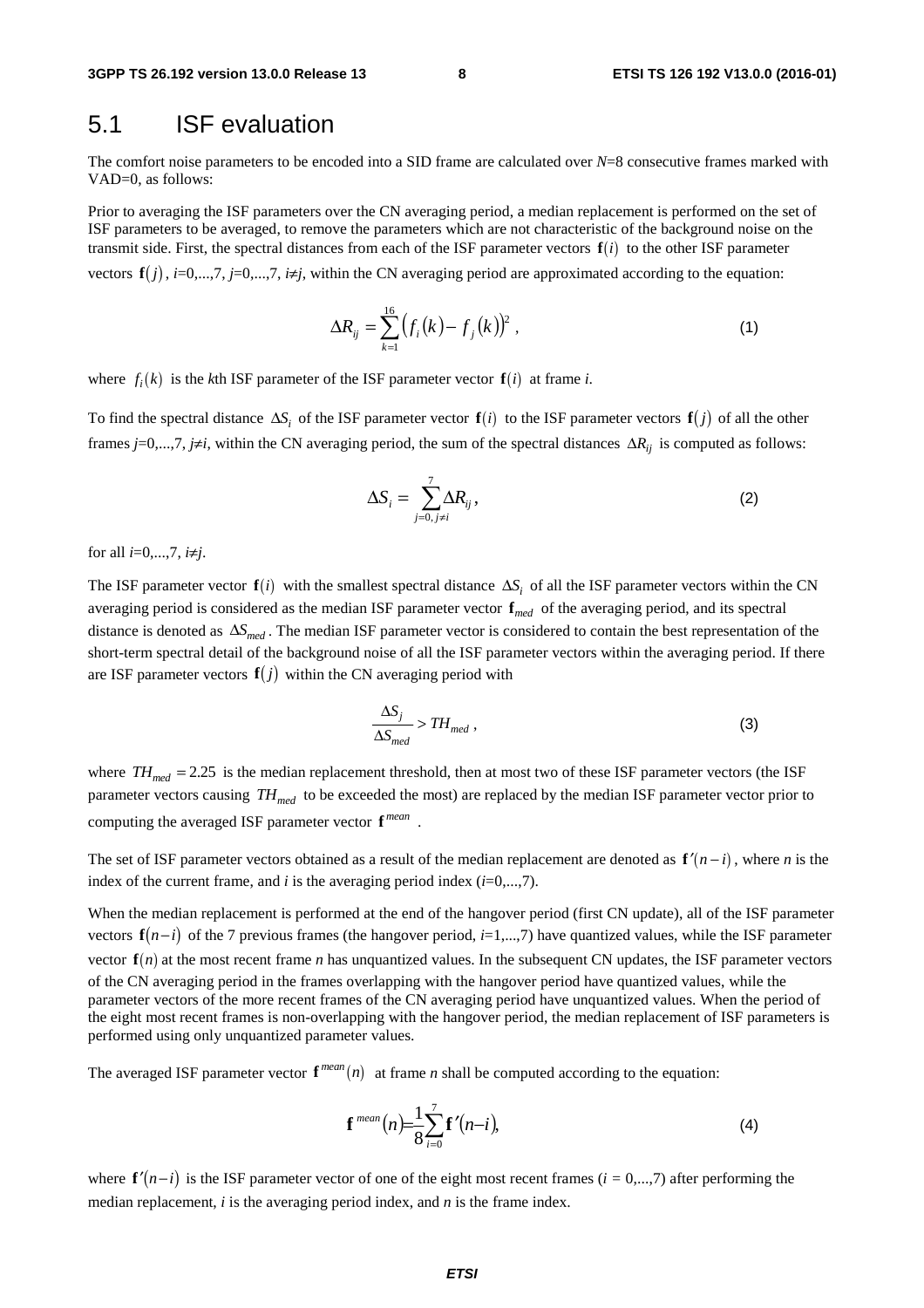The averaged ISF parameter vector  $f^{mean}(n)$  at frame *n* is quantized using the comfort noise ISF quantization tables The mean removed ISF vector to be quantized is obtained according to the following equation:

$$
\mathbf{r}(n) = \mathbf{f}^{mean}(n) - \bar{\mathbf{f}},\tag{5}
$$

where  $f^{mean}(n)$  is the averaged ISF parameter vector at frame *n*,  $\overline{f}$  is the constant mean ISF vector,  $\mathbf{r}(n)$  is the computed ISF mean removed vector at frame *n*, and *n* is the frame index.

#### 5.2 Frame energy calculation

The frame energy is computed for each frame marked with VAD=0 according to the equation :

$$
e n_{\log}(i) = \frac{1}{2} \log_2 \left( \frac{1}{N} \sum_{n=0}^{N-1} s^2(n) \right)
$$
 (6)

where  $s(n)$  is the high-pass-filtered input speech signal of the current frame *i*. The energy is also adjusted according to the signalled speech modes capabilities, as to provide high quality transitions from Comfort Noise to Speech.

The averaged logarithmic energy is computed by:

$$
en_{\log}^{mean}(i) = \frac{1}{8} \sum_{n=0}^{7} en_{\log}(i - n)
$$
\n(7)

The averaged logarithmic energy is quantized using a 6 bit arithmetic quantizer. The 6 bits for the energy index are transmitted in the SID frame (see bit allocation in table 1).

#### 5.3 Analysis of the variation and stationarity of the background noise

The encoder first determines how stationary background noise is. Dithering is employed for non-stationary background noise. The information about whether to use dithering or not is transmitted to the decoder using a binary information  $(CN_{dith}$  -flag).

The binary value for the  $CN_{dith}$  -flag is found by using the spectral distance  $\Delta S_i$  of the spectral parameter vector  $f(i)$  to the spectral parameter vectors  $f(j)$  of all the other frames *j*=0,...,  $l_{dx}$ -1, *j*≠*i* within the CN averaging period ( $l_{dx}$ ). The

computation of the spectral distance is described in Chapter 5.1. A sum of spectral distances  $D_s = \sum \Delta$ = 7  $i = 0$  $D_s = \sum \Delta S_i$  is then

computed. If D<sub>S</sub> is small,  $CN_{dith}$  -flag is set to 0. Otherwise,  $CN_{dith}$  -flag is set to 1. Additionally, variation of energy between frames is studied. The sum of absolute deviation of  $en_{log}(i)$  from the average  $en_{log}$  is computed. If the sum is large,  $CN<sub>dith</sub>$  -flag is set to 1, even if the flag was earlier set to 0.

### 5.4 Modification of the speech encoding algorithm during SID frame generation

When the TX\_TYPE is not equal to SPEECH the speech encoding algorithm is modified in the following way:

- The non-averaged LP parameters which are used to derive the filter coefficients of the filters  $H(z)$  and  $W(z)$ of the speech encoder are not quantized;
- The open loop pitch lag search is performed, but the closed loop pitch lag search is inactivated. The adaptive codebook memory is set to zero.
- No fixed codebook search is made.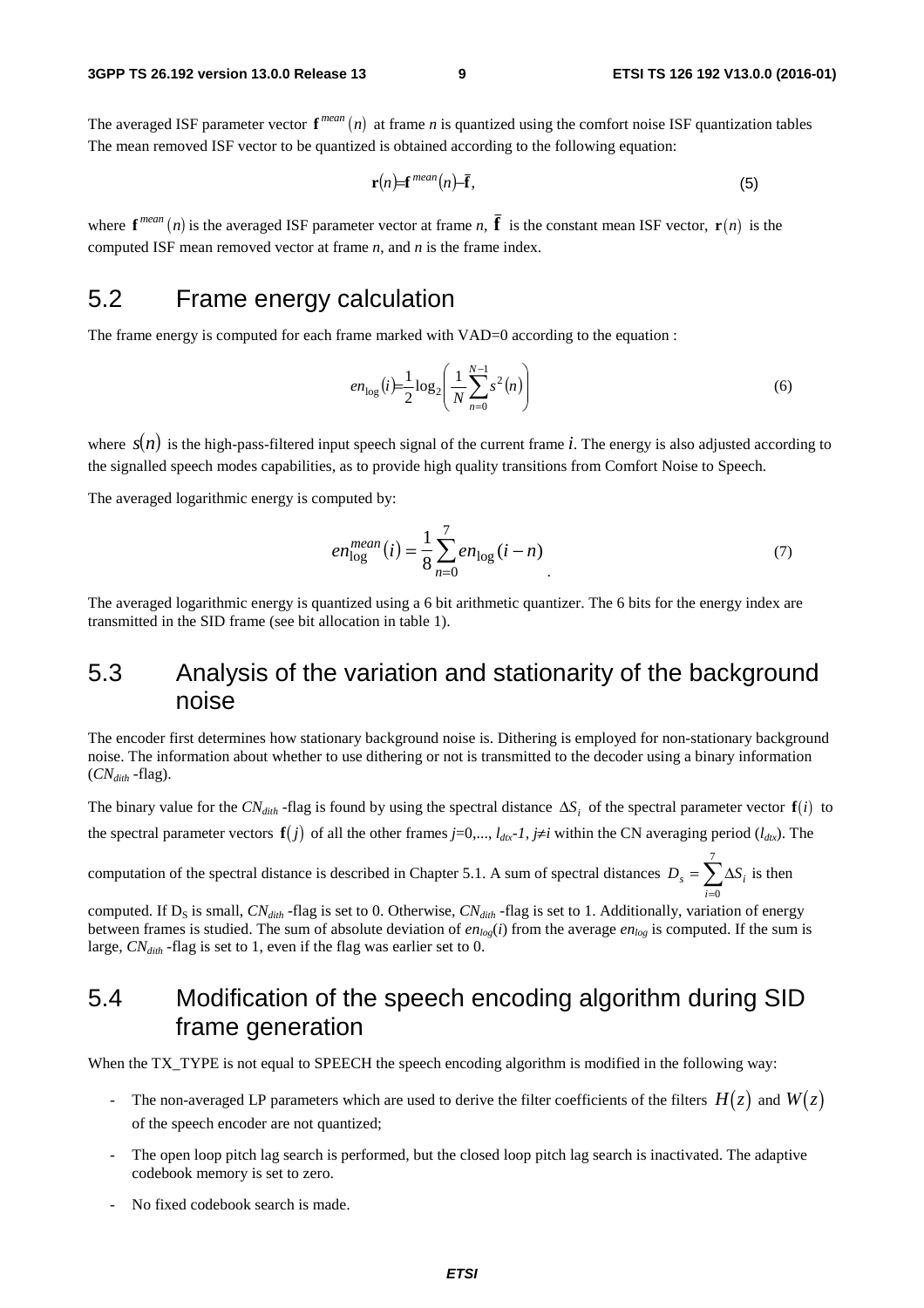- The memory of weighting filter  $W(z)$  is set to zero, i.e., the memory of  $W(z)$  is not updated.
- The ordinary LP parameter quantization algorithm is inactive. The averaged ISF parameter vector  $f^{mean}$  is calculated each time a new SID frame is to be sent. This parameter vector is encoded into the SID frame as defined in subclause 5.1.
- The ordinary gain quantization algorithm is inactive.
- The predictor memories of the ordinary LP parameter quantization algorithm is initialized when TX\_TYPE is not SPEECH, so that the quantizers start from known initial states when the speech activity begins again.

In the 23.85 kbit/s mode, when the TX TYPE is equal to SPEECH and VAD is OFF, the speech encoding algorithm is modified in the following way:

The generation of high-band gain  $g_{HR}$  is changed by adapting it during non-active speech period towards estimated gain in order to ensure smooth transition of high-band gain.  $g_{\mu}$  is then

$$
g_{HB} = \frac{hang_{DTX}}{7} g_{HB} + (1 - \frac{hang_{DTX}}{7}) g_{est},\tag{8}
$$

where *hang<sub>DTX</sub>* is DTX counter.

#### 5.4 SID-frame encoding

The encoding of the comfort noise bits in a SID frame is described in [5] where the indication of the first SID frame is also described. The bit allocation and sequence of the bits from comfort noise encoding is shown in Table 1.

### 6 Functions on the receive (RX) side

The situations in which comfort noise shall be generated on the receive side are defined in [4]. In general, the comfort noise generation is started or updated whenever a valid SID frame is received.

### 6.1 Averaging and decoding of the LP and energy parameters

When speech frames are received by the decoder the LP and the energy parameters of the last seven speech frames shall be kept in memory. The decoder counts the number of frames elapsed since the last SID frame was updated and passed to the RSS by the encoder. Based on this count, the decoder determines whether or not there is a hangover period at the end of the speech burst (defined in [4] ). The interpolation factor is also adapted to the SID update rate.

As soon as a SID frame is received comfort noise is generated at the decoder end. The first SID frame parameters are not received but computed from the parameters stored during the hangover period. If no hangover period is detected, the parameters from the previous SID update are used.

The averaging procedure for obtaining the comfort noise parameters for the first SID frame is as follows:

- when a speech frame is received, the ISF vector is decoded and stored in memory, moreover the logarithmic frame energy of the decoded signal is also stored in memory.
- the averaged values of the quantized ISF vectors and the averaged logarithmic frame energy of the decoded frames are computed and used for comfort noise generation.

The averaged value of the ISF vector for the first SID frame is given by:

$$
\hat{\mathbf{f}}^{mean}(i) = \frac{1}{8} \sum_{n=0}^{7} \hat{\mathbf{f}}(i - n)
$$
\n(9)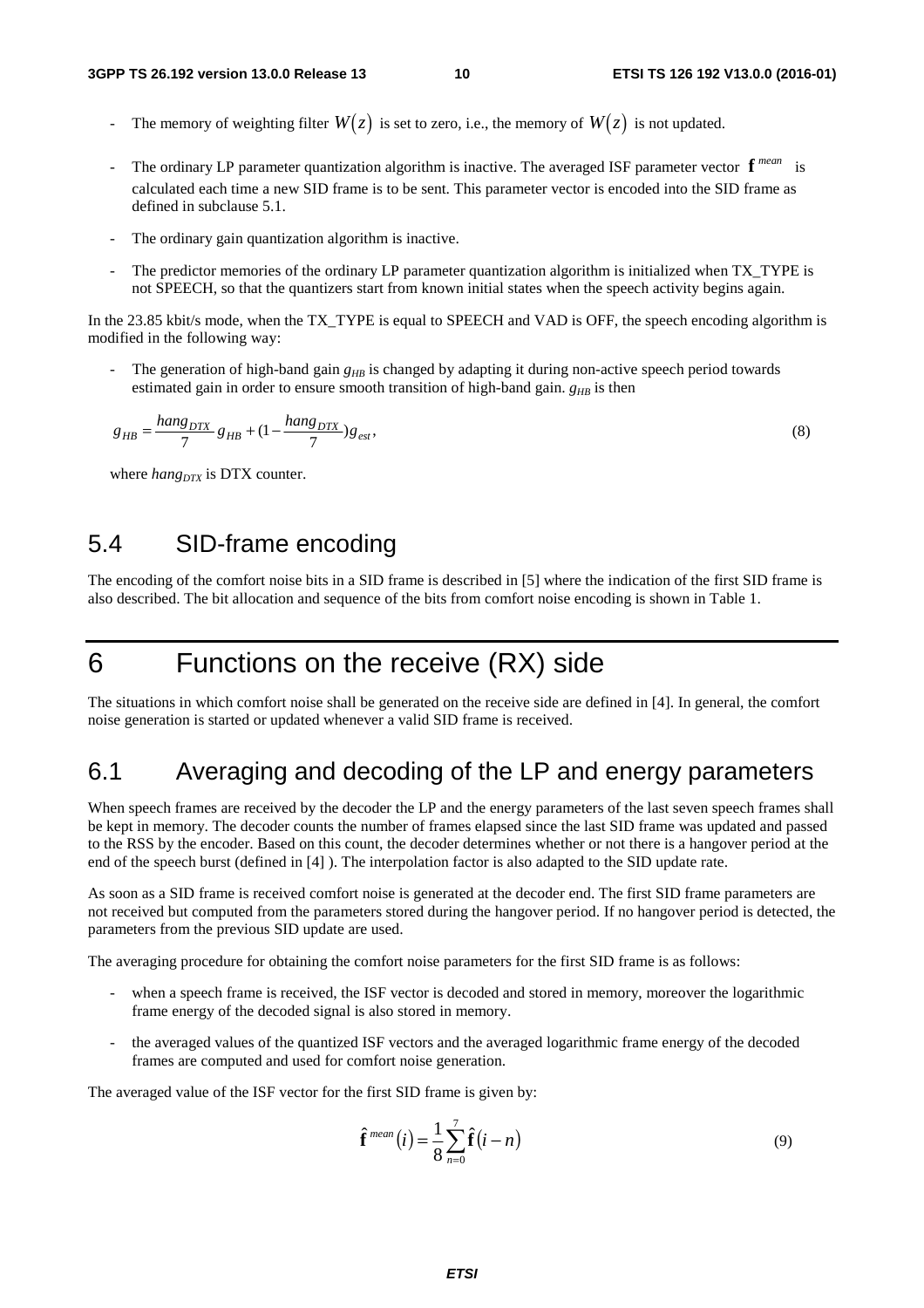where  $\hat{\mathbf{f}}(i-n)$ ,  $n > 0$  is the quantized ISF vector of one of the frames of the hangover period and where  $\hat{\mathbf{f}}(i-0)$  =  $\begin{pmatrix} 1 \\ 1 \end{pmatrix}$  $\hat{\mathbf{f}}(i-1)$  . The averaged logarithmic frame energy for the first SID frame is given by:

$$
\hat{e}n_{\text{log}}^{\text{mean}}(i) = \frac{1}{8} \sum_{n=0}^{7} \hat{e}n_{\text{log}}(i-n)
$$
\n(10)

where  $\hat{e}n_{\text{log}}(i - n)$ ,  $n > 0$  is the logarithmic vector of one of the frames of the hangover period computed for the decoded frames and where  $\hat{e}n_{\text{log}}(i - 0) = \hat{e}n_{\text{log}}(i - 1)$ .<br>For ordinary SID frames, the ISF v decoded frames and where  $\hat{e}n_{\text{log}}(i-0) = \hat{e}n_{\text{log}}(i-1)$ .

For ordinary SID frames, the ISF vector and logarithmic frame energy are computed by table lookup. The ISF vector is given by the sum of the decoded reference vector and the constant mean ISF vector.

During comfort noise generation the spectrum and energy of the comfort noise is determined by interpolation between old and new SID frames.

When dithering is used, the ISF vector **f** is modified by

$$
\mathbf{f}(i) = \mathbf{f}(i) + rand(-L(i), L(i)), \qquad i = 1,..,16 \tag{11}
$$

where  $L(i) = 100 + 0.8i$  Hz and  $rand(-L(i), L(i))$  is random function generating values between  $-L(i)$  and  $L(i)$ . A minimum gap of 175 Hz is ensured between elements of **f**.

Dithering insertion for energy parameter is similar to spectral dithering and can be computed as follows:

$$
en_{\log}^{mean} = en_{\log}^{mean} + rand(-L, L), \qquad (12)
$$

where  $L = 75$  and  $en_{\text{loc}}^{mean}$  is the energy value used for scaling the energy of the comfort noise excitation.

#### 6. 2 Comfort noise generation and updating

The comfort noise generation procedure uses the Adaptive Multi-Rate Wideband (AMR-WB) speech decoder algorithm defined in [2].

When comfort noise is to be generated, the various encoded parameters are set as follows:

In each subframe, the pulse positions and signs of the excitation are locally generated using uniformly distributed pseudo random numbers. The excitation pulses take values between +2047 and -2048 when comfort noise is generated. The fixed codebook comfort noise excitation generation algorithm works as follows:

for  $(i = 0; i < 64; i++)$   $u[i] = \text{shr}(\text{random}(), 4);$ 

where:

*u***[0..63]** excitation buffer;

**random**() generates a random integer value, uniformly distributed between -32768 and +32767;

The excitation gain is computed from the logarithmic frame energy parameter by converting it to the linear domain.

The adaptive codebook gain values in each subframe are set to 0, also the memory of the adaptive codebook is set to zero.

The pitch delay values in each subframe are set to 64.

The LP filter parameters used are those received in the SID frame.

The predictor memory of the ordinary LP parameter algorithm is initialized when RX\_TYPE is not SPEECH , so that the quantizer start from given initial states when the speech activity begins again. With these parameters, the speech decoder now performs the standard operations described in [2] and synthesizes comfort noise. During CN generation,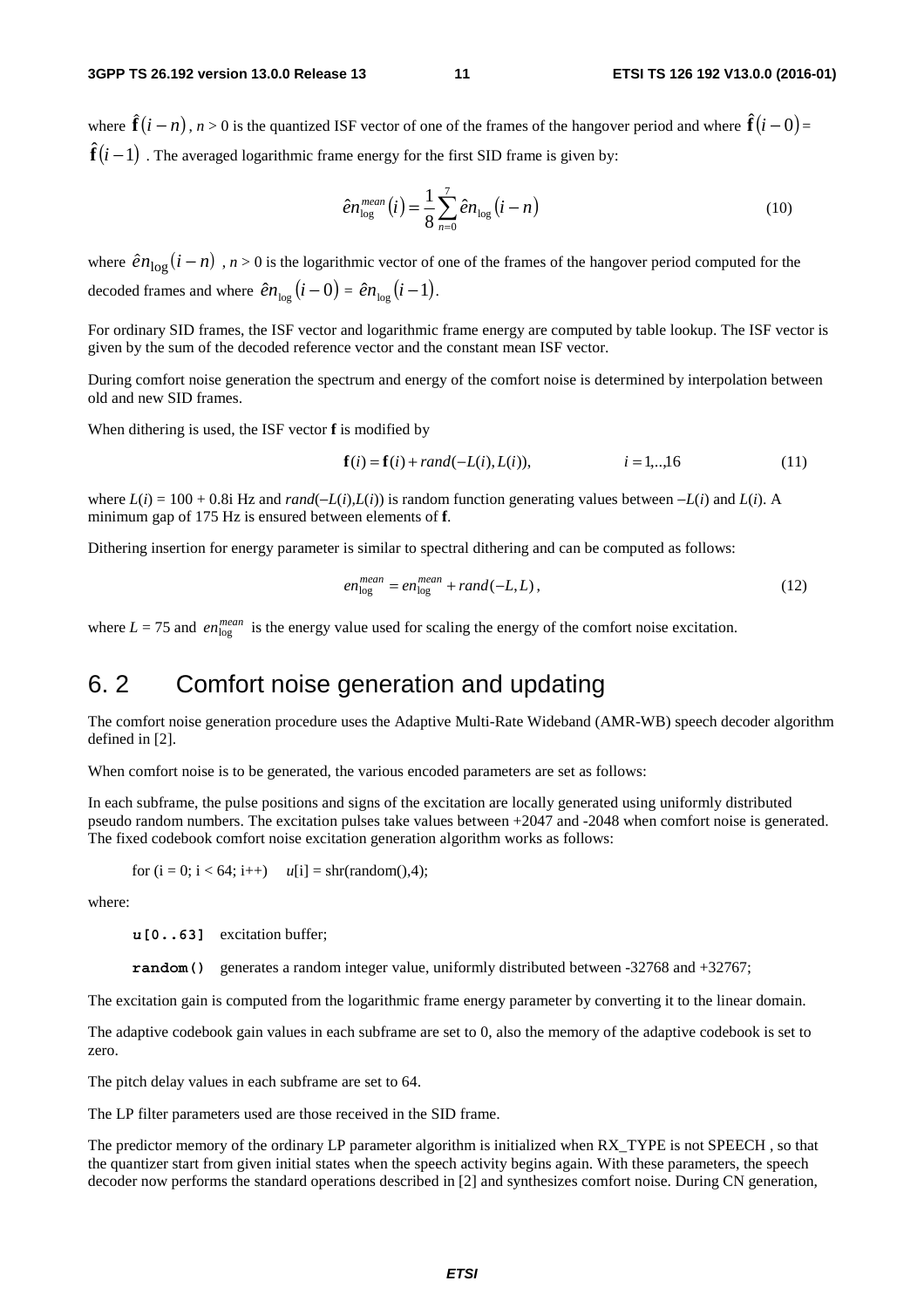the high-band generation is performed using estimated high-band gain like in 8.85, 12.65, 14.25, 15.85, 18.25, 19.85 or 23.05 kbit/s modes during active speech.

Updating of the comfort noise parameters (energy and LP filter parameters) occurs each time a valid SID frame is received, as described in [4].

When updating the comfort noise, the parameters above should be interpolated over the SID update period to obtain smooth transitions.

# 7 Computational details and bit allocation

A bit exact computational description of comfort noise encoding and generation in form of an ANSI-C source code is found in [1].

The detailed bit allocation and the sequence of bits in the comfort noise encoding is shown in Table 1.

#### **Table 1: Source encoder output parameters in order of occurrence and bit allocation for comfort noise encoding**

| Bits (MSB-LSB) | Description                       |
|----------------|-----------------------------------|
| $s1 - s6$      | index of 1st ISF subvector        |
| $s7 - s12$     | index of 2st ISF subvector        |
| $s13 - s18$    | index of 3nd ISF subvector        |
| $s19 - s23$    | index of 4th ISF subvector        |
| $s24 - s28$    | index of 5th ISF subvector        |
| $s29 - s34$    | index of logarithmic frame energy |
| s35            | dithering flag                    |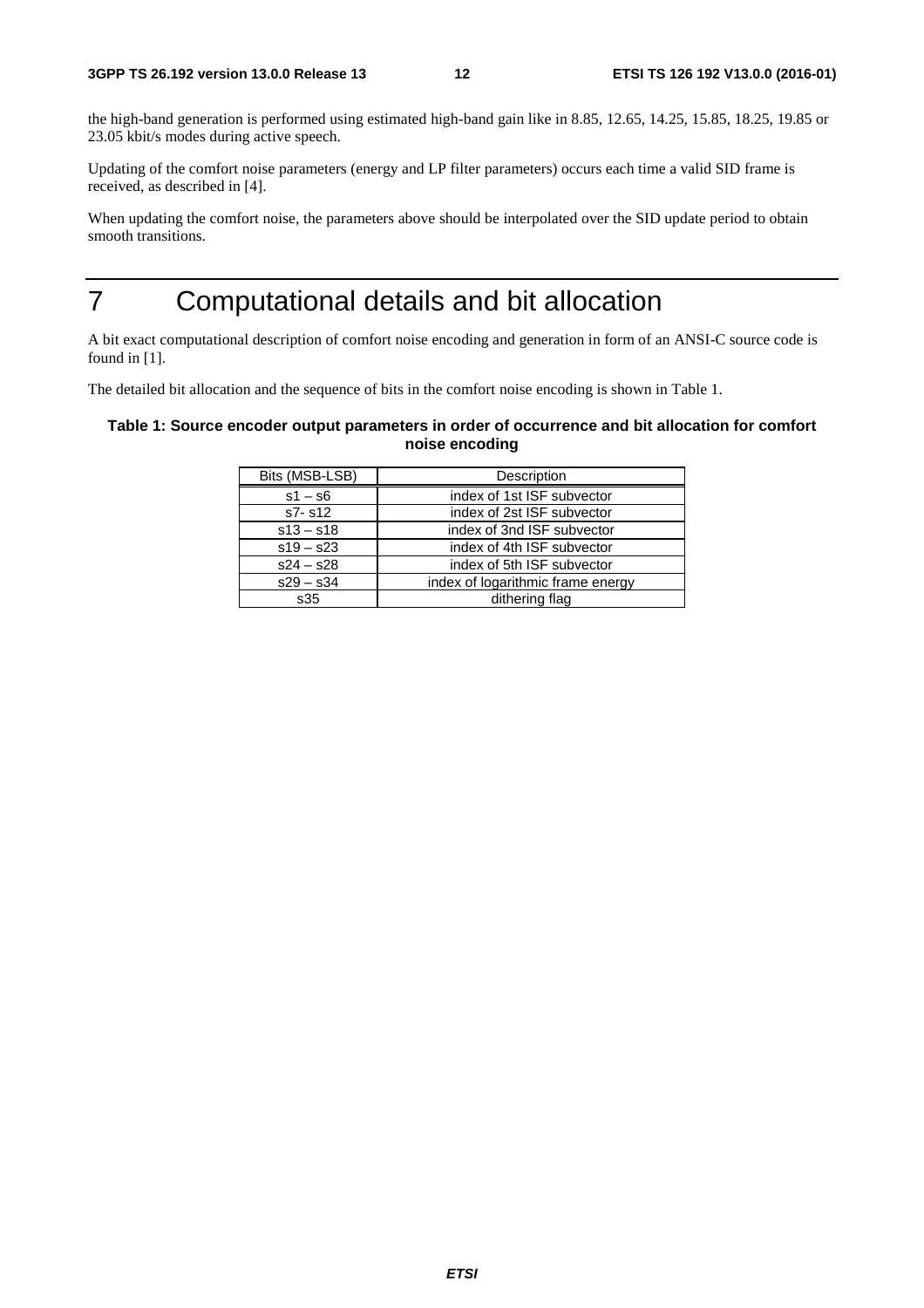# Annex A (informative): Change history

| <b>Change history</b> |      |                     |  |             |                                      |            |            |
|-----------------------|------|---------------------|--|-------------|--------------------------------------|------------|------------|
| <b>Date</b>           | TSG# | <b>TSG Doc. ICR</b> |  | <b>IRev</b> | Subject/Comment                      | <b>Old</b> | <b>New</b> |
| 03-2001               | 11   | SP-010087           |  |             | Version 2.0.0 presented for approval |            | 5.0.0      |
| 12-2004               | 26   |                     |  |             | Version for Release 6                | 5.0.0      | 6.0.0      |
| 06-2007               | 36   |                     |  |             | Version for Release 7                | 6.0.0      | 7.0.0      |
| 12-2008               | 42   |                     |  |             | Version for Release 8                | 7.0.0      | 8.0.0      |
| 12-2009               | 46   |                     |  |             | Version for Release 9                | 8.0.0      | 9.0.0      |
| 03-2011               | 51   |                     |  |             | Version for Release 10               | 9.0.0      | 10.0.0     |
| 09-2012               | 57   |                     |  |             | Version for Release 11               | 10.0.0     | 11.0.0     |
| 09-2014               | 65   |                     |  |             | Version for Release 12               | 11.0.0     | 12.0.0     |
| 12-2015               | 70   |                     |  |             | Version for Release 13               | 12.0.0     | 13.0.0     |